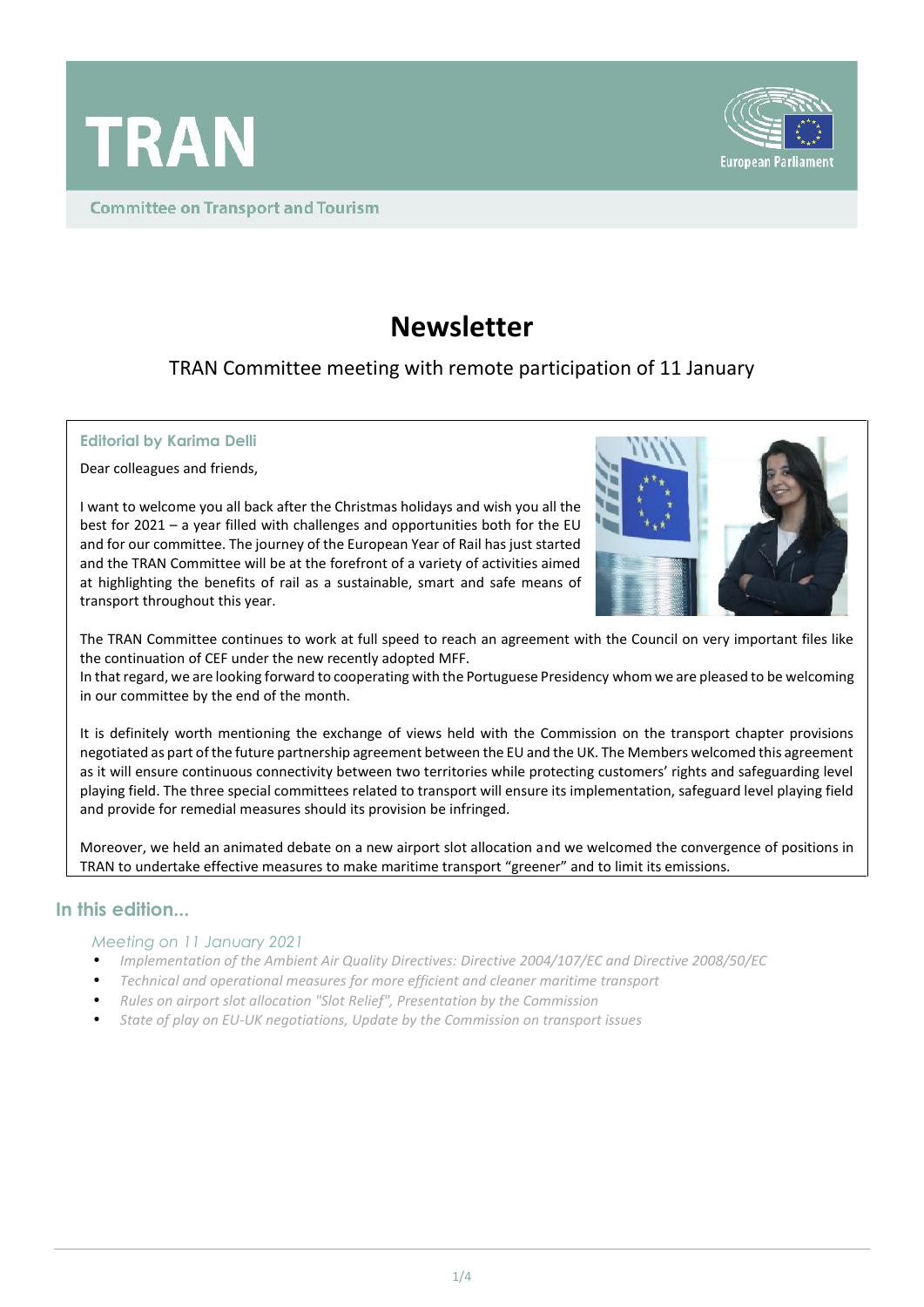# **Implementation of the Ambient Air Quality Directives: Directive 2004/107/EC and Directive 2008/50/EC**

*Consideration of draft opinion*

- o Rapporteur: Carlo FIDANZA (ECR)
- o Vote in TRAN: 24-25 February 2021
- o Vote in lead Committee (ENVI): 04 March 2021

The rapporteur, Mr Fidanza, presented his draft opinion, stressing that, while the transport sector's emissions have been steadily declining in the last decades, persistent hotspots remained in Europe, mainly in urban areas, where pollution levels substantially exceed the threshold. To remedy that, the rapporteur recommends investing more in sustainable urban mobility, to boost the use of rail and intermodality and to better implement the current Directive. In the debate a broad range of topics has been raised, including specific implementation challenges, measures to address congestion, the need to promote public transport and active mobility, the future of the combustion engine and fossil fuels, measures to reduce aviation and maritime pollution and the compatibility with WHO guidelines. The deadline for amendments is set for 18 January, with the vote in TRAN scheduled for 24/25 February.

## **Technical and operational measures for more efficient and cleaner maritime transport**

#### *Consideration of amendments*

- o Rapporteur: Karima DELLI (Greens/ALE)
- o Vote in TRAN: February 2021 (tbc)
- o Vote in Plenary: tbc

The rapporteur, Ms Delli (Greens/ALE), presented the main orientations of her initial compromise proposals on the 238 amendments tabled. She expressed satisfaction over the convergence of positions regarding the need to devise effective measures to green maritime transport and to limit its emissions, and to implement an ECA in the Mediterranean. She also underpinned the importance to address the social aspects of the sector's decarbonation pertaining to jobs and health.

In the ensuing debate, TRAN Members agreed with the rapporteur on the need to undertake swiftly relevant and sufficient measures to green maritime transport, especially in order to gradually ban heavy-fuel oils. In this regard, Members diverged on whether to rely on LNG as a transitional energy. Furthermore, they called

for a legislative framework concerning non-compliant ships, while some insisted however that specific categories such as cruise ships should not be singled out. They also expressed various support to the possibility to include maritime transport in the ETS, with some Members stressing the need for a prior comprehensive impact assessment. Moreover some Members insisted on the need for the EU to not depend on IMO action in these matters and take a leading role, whereas others called for stronger international cooperation and coordination. Several Members also highlighted the importance of addressing the issue of the seafarers' working conditions. In addition, some Members called for financial support towards zero-emission ports, including for innovation and the renewing of infrastructures. Finally, several Members insisted on the need to take into account the competitiveness of the European maritime transport, especially in these times of economic hardship. In this regard, they highlighted the importance to consult with the sector's stakeholders.

The Commission representative subsequently took the floor to assure TRAN Members that many of the points they raised were already addressed in the recently published Strategy on Sustainable and Smart Mobility. She also stated that the revisions of the AFID, the RED and of the ETS are a good framework to devise relevant solutions. Furthermore, she affirmed that the Union's spearheading role in greening maritime transport does not exempt it from the need to cooperate with the IMO. In addition, she said that funds earmarked for innovation and greening in ports are included in the Horizon Europe programme. She concluded her intervention by regretting that the issue of seafarers' relief is still pending, and stressed the importance of international cooperation to solve it.

## **Rules on airport slot allocation "Slot Relief"** *Presentation by the Commission*

The EC presented the new slot allocation proposal, which aims at striking a balance between the need to provide relief to airlines, due to the unprecedented decline in air traffic and the need to maintain competition in the market, and ensure an efficient operation of airports, especially to avoid ghost flights. The proposed rules derogates from the principle to use 80% of the slots awarded to secure full slot portfolios for subsequent scheduling seasons and they introduce the threshold of 40% use. Members started a lively debate where it emerged that it is essential to give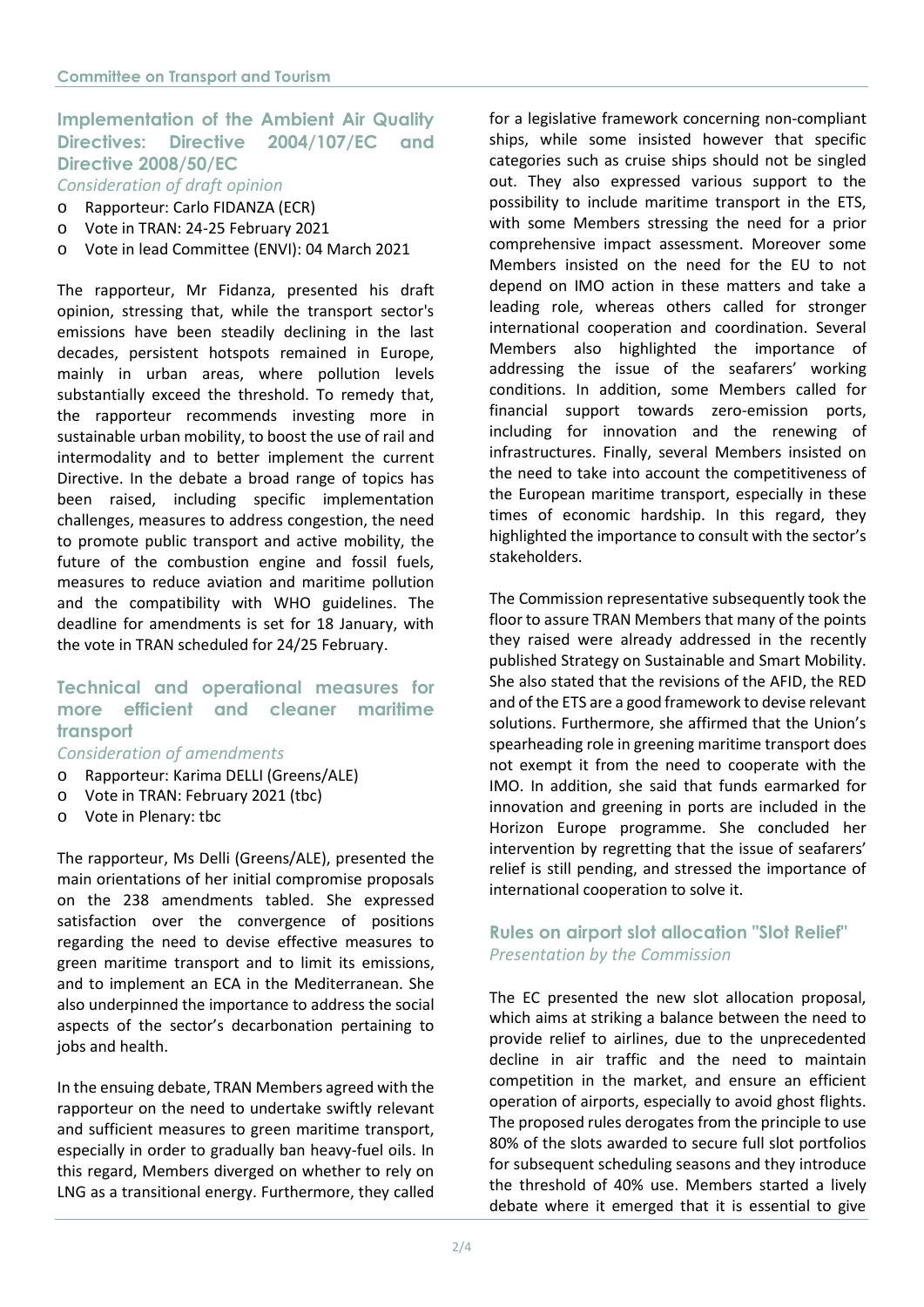airlines new rules and legal clarity. At the same time, the proposal raised several criticisms as the EC did not fully take into account the recommendations made by the industry and it broadened the scope too much, extending its power to issue delegated acts until 2025. The EC stressed the importance of introducing new rules as soon as possible and Members replied that they will consider applying the urgent procedure under Rule 163 but only if the current text is amended and the EP can have a meaningful political debate in full respect of its scrutiny powers.

## **State of play on EU-UK negotiations** *Update by the Commission on transport issues*

The Commission UK-task force representatives presented an overview of the transport chapter provisions negotiated as part of the future agreement between the EU and the United Kingdom.

They highlighted the underlying purpose of the agreement was not to replicate the EU membership conditions but to ensure continuous connectivity between two territories while protecting customers' rights and safeguarding a level playing field. Traffic rights for aviation have been limited to third and fourth freedom for both passenger and cargo transport, with a possibility to extend it to fifth freedom for cargo on a bilateral basis with Member States. The EU ownership and control rules were not changed. The agreement allows for wet lease and code sharing operations, however, intra-European flights sold under such marketing arrangements would have to be operated by EU registered carriers. According to the new agreement, jet fuel was no longer exempted from taxation.

Similarly, in road transport, bilateral freight operations would continue on a quota-free basis with cabotage operations limited to maximum two per journey. In addition, the new agreement ensures land bridge transit rights between Ireland and mainland Europe and level playing field by including all relevant rules from mobility package 1 (i.e. access to profession, posting of drivers, driving/rest times, tachograph, weights and dimensions etc.). The regular passenger transport would be provisionally covered by Interbus agreement.

Finally, the aviation safety provisions put an end to mutual recognition of certificates; however, it simplified certain procedures for recognising the certificates issued by the British agency, subject to checks performed by EASA.

The agreement established three special committees related to transport - on air transport, on aviation safety and on road transport - to ensure its implementation and safeguard level playing field and allowed for remedial measures to be taken in case of breaching the rules.

In the debate that followed, Members welcomed the agreement and congratulated the negotiators for reaching a last minute deal, which avoided major disruptions to traffic. They acknowledged the fact that the agreement deviated from a status quo situation with all its implications, however, they were hopeful the EU could "outperform" the UK on the new terms, while safeguarding level playing field and workers' rights. In this regard, many of them welcomed the inclusion of social dimension in the agreement and said that competitiveness should not come at the expense of workers or customers' rights. They also expressed their hope and asked for reassurance that the agreement will be properly implemented under the supervision of the specialised committees.